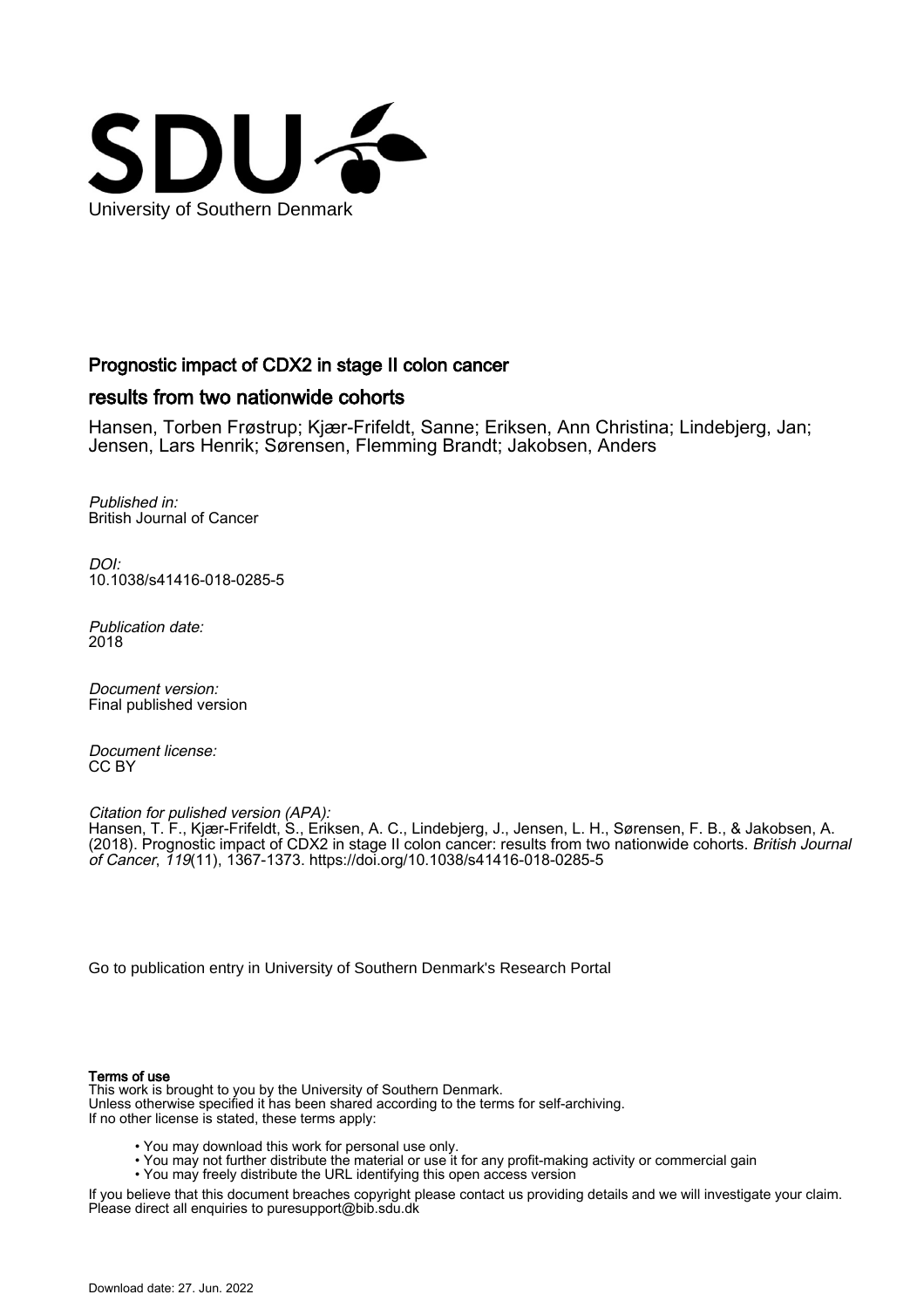

# molecular Diagnostics<br>T Prognostic impact of CDX2 in stage II colon cancer: results from two nationwide cohorts

Torben Frøstrup Hansen<sup>1,2,3</sup>, Sanne Kjær-Frifeldt<sup>1,2</sup>, Ann Christina Eriksen<sup>1,2</sup>, Jan Lindebjerg<sup>1,2,3</sup>, Lars Henrik Jensen<sup>1,2,3</sup>, Flemming Brandt Sørensen<sup>1,2,4</sup> and Anders Jakobsen<sup>1,2,3</sup>

BACKGROUND: The aim of the present study was to validate the prognostic impact of CDX2 in patients with stage II colon cancer. METHODS: Two unbiased population-based cohorts representing all patients operated for stage II colon cancer in Denmark in 2002 and 2003. The CDX2 expression was evaluated by immunohistochemistry on whole tumour sections. Patients were classified into three groups, CDX2-positive, -moderate, and -negative, for comparison with the clinical data.

RESULTS: A total of 1157 patients were included. We found a significant relationship between loss of CDX2 expression and poor disease-free survival in both cohorts,  $p = 0.0267$  and 0.0118, respectively. Five-year disease-free survival rates were 66%, 72% and 74% in the first cohort and 62%, 65%, and 75% in the second cohort for the negative, moderate, and positive CDX2 expression groups, respectively. Multiple Cox regression analysis performed on the combined cohorts confirmed an independent prognostic impact of CDX2 on disease-free survival, hazard ratio 1.543 (95% confidence interval 1.129–2.108),  $p = 0.0065$ .

CONCLUSIONS: This retrospective study provides validation regarding the prognostic impact of CDX2 in patients with stage II colon cancer. The results justify prospective validation clarifying its clinical impact.

British Journal of Cancer (2018) 119:1367–1373; https://doi.org/10.1038/s41416-018-0285-5

#### INTRODUCTION

Most patients resected for stage I colon cancer are cured by the surgical procedure and all patients with stage III disease are offered adjuvant chemotherapy. The clinical challenge in localised colon cancer is the handling of patients with stage II disease due to the lack of simple and reliable prognostic biomarkers to identify patients at high risk of relapse.

The caudal-related homeobox transcription factor 2 (CDX2) is involved in intestinal cell development, differentiation, proliferation, and cell adhesion. $1,2$  It plays a crucial role during embryogenesis and later in life maintaining homeostasis of the intestinal epithelial cells. Loss of CDX2 has consequently been linked to increased cell migration and malignant transformation, often acting as a tumour suppressor in colon cancer, while in other settings related to an oncogenic role.<sup>[2](#page-7-0)</sup>

Several studies have demonstrated an association between loss of CDX2 expression and clinical stage of colorectal cancer, which may be of prognostic importance, although contradictory results have been presented. $3-9$  $3-9$  $3-9$  Two studies have taken this hypothesis a step closer to the clinic. In 2016 Dalerba et al. published a study in The New England Journal of Medicine analysing the prognostic impact of CDX2 in a number of selected cohorts, including patients with stage II–III colon cancer. The rate of 5-year diseasefree survival (DFS) was lower in patients with loss of CDX2 than in those with preserved CDX2-expressing tumours<sup>[10](#page-7-0)</sup> and the authors argued for further validation. Pilati et  $al<sup>11</sup>$  confirmed these results in a publication in Annals of Oncology, based on approximately 500 patients with stage II–III colon cancer, and called for final validation in large cohorts assessing CDX2 expression by immunohistochemistry.

In the present study we aimed to address this challenge by analysing the prognostic impact of CDX2 in two independent and unbiased, population-based cohorts of patients operated for stage II colon cancer.

### MATERIALS AND METHODS

This study is reported in accordance with REMARK.<sup>[12](#page-7-0)</sup>

#### Patient populations

We investigated two independent population-based cohorts retrieved by a search in the nationwide registry administered by the Danish Colorectal Cancer Group (DCCG). This database contains prospectively collected surgical and pathological data. The search identified all stage II colon cancer patients with tissue available from surgical treatment in 2002 (named first (test) cohort,  $N = 674$ ) and 2003 (named second (validation) cohort,  $N =$ 668). Patients deceased within 60 days from the operation and those receiving adjuvant chemotherapy were excluded  $(N = 75)$ and 28 in the first cohort;  $N = 66$  and 16 in the second cohort). All hospitals contributed to the first cohort (23 different departments) and only 2 of them were unable to participate in the second

Correspondence: Torben Frøstrup Hansen (torben.hansen@rsyd.dk, torbenhansen01@hotmail.com)

Received: 8 April 2018 Revised: 3 September 2018 Accepted: 12 September 2018 Published online: 14 November 2018

<sup>&</sup>lt;sup>1</sup>Danish Colorectal Cancer Center South, Vejle Hospital, Vejle, Denmark; <sup>2</sup>Institute of Regional Health Research, University of Southern, Denmark, Odense, Denmark; <sup>3</sup>Danish Colorectal Cancer Group, Vejle, Denmark and <sup>4</sup>University Institute of Pathology, Aarhus University Hospital, and Department of Clinical Medicine, University of Aarhus, Aarhus, Denmark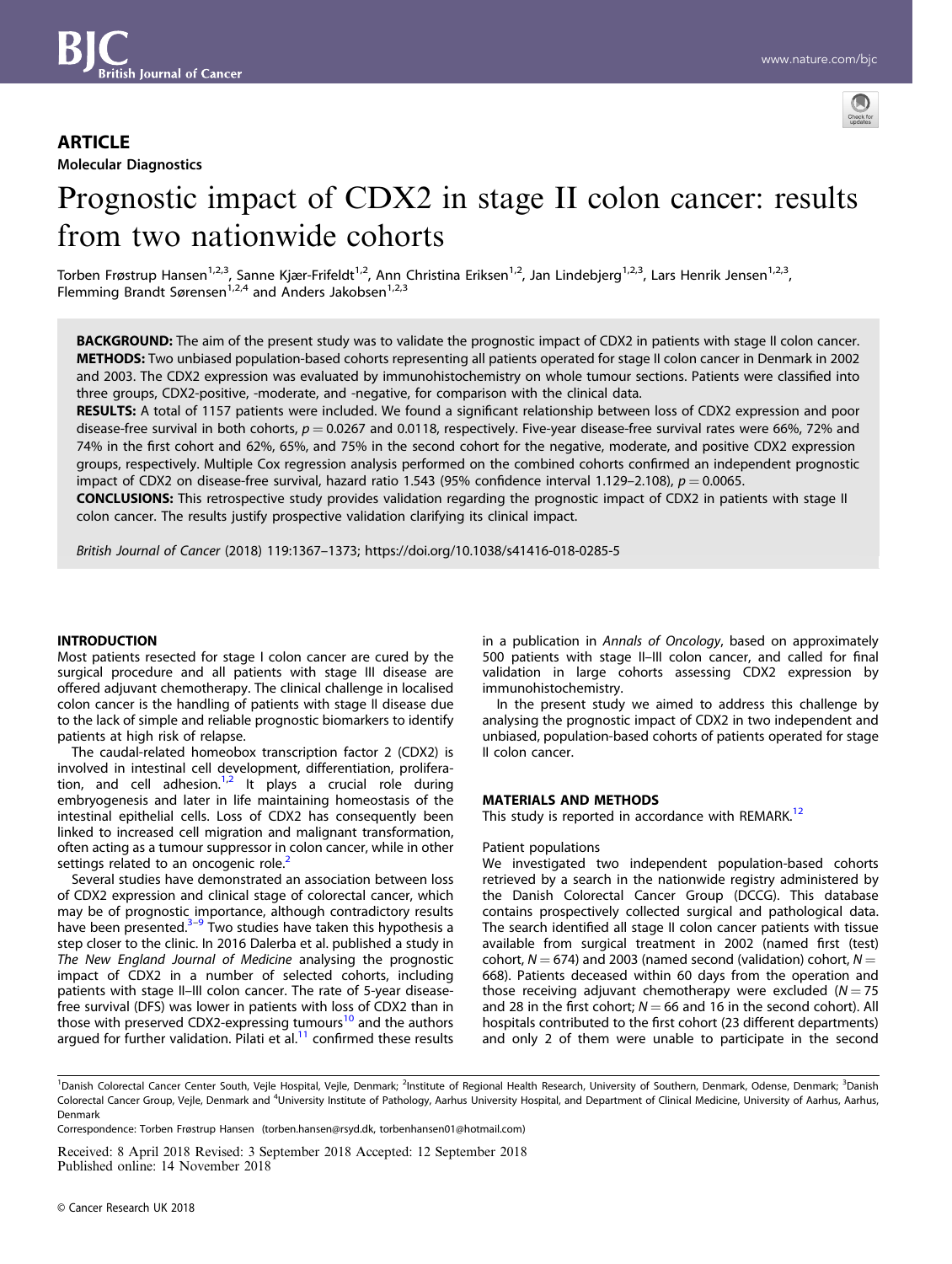#### <span id="page-2-0"></span>1368

cohort. The final study cohort of 1157 patients thus represented 97% of the Danish population of stage II colon cancer in 2002 and 2003.

The national registry of all pathology reports in Denmark (PatoBanken) was used to identify patients with pathologically verified recurrence. Patients with other malignancies were also identified this way. To identify patients who had been in contact with a department of oncology with non-pathologically verified recurrence or who had died, the Cause of Death Registry and the National Patient Registry were consulted, respectively. Initiation of chemotherapy <90 days after the operation was marked as a case of adjuvant chemotherapy. A selected number of these cases (approximately 50%) were further validated by consulting the medical records in the respective departments of oncology.

Postoperatively, patients were followed by the treating department according to local guidelines. The patients were not routinely referred to a department of oncology.

The study was approved by the Regional Committee on Health Research Ethics and the Danish Data Protection Agency (test cohort S-20140119, 14/26345, and validation cohort S-20090049, 15/21683) according to Danish law. Prior to study start the Danish Registry of Human Tissue Utilisation was consulted.

#### Sampling

Formalin-fixed, paraffin-embedded (FFPE) tissue blocks representing the deepest invasive front of the tumour of each patient were collected from the departments of pathology in Denmark. Thus, prior to inclusion, all histological slides from each case were screened by experienced pathologists (F.B.S. and J.L.) to retrieve the section with the deepest invasive front. Information on Tcategory, malignancy grade, neuronal and vascular invasion, and the number of lymph nodes assessed was obtained from the pathology reports. The term "not assessed" was used if the pathological feature was not described. Additional analysis of mismatch repair (MMR) status was performed in the case of missing data. Localisation and tumour perforation were available from the DCCG Registry and the surgeons' reports.

#### Immunostaining

CDX2 immunostaining. All FFPE tissue blocks were processed at the Department of Pathology, Vejle Hospital, Denmark. The immunostaining was performed using the Dako K8002 kit (Dako, Glostrup, Denmark). Tissue sections, 4-μm-thick, were mounted on (Dako K8020) FLEX IHC Microscope Slides and dried for 1 h at

60 °C. Deparaffinisation and antigen demasking were performed in EnVision FLEX Target Retrieval Solution, pH 9 at 97 °C for 20 min. Blocking of endogenous peroxidase was achieved by EnVision FLEX Peroxidase-Blocking Reagent for 5 min. Tissue sections were incubated for 30 min with an anti-CDX2 monoclonal mouse antibody (Dako M3636, clone DAK-CDX2) diluted 1:75 in Dako S2022 Antibody Diluent. The antibody signal was amplified through EnVision FLEX+, Mouse Linker for 20 min, and detection (secondary antibody) through the EnVision FLEX/HRP for 30 min. Washing in EnVision FLEX Wash Buffer was performed between each step. The diaminobenzidine (DAB) signal was amplified in 0.5% copper sulphate in Tris-buffered saline pH 7.6 for 10 min. The visualisation was accomplished using Dako's EnVision FLEX DAB  $+$ Chromogen deluted in EnVision FLEX Substrate Buffer for 12 min. Dehydration was performed in graded alcohol solutions (70–99%). All sections were counterstained with Mayer haematoxylin. Negative controls, provided by leaving out the primary antibody, followed each staining batch, which all contained CDX2-stained cases serving as positive control of the CDX2 immunohistochemical stain.

MMR staining. Followed the same principle as presented for the CDX2 immunostaining. Staining was performed using monoclonal mouse antibodies: MLH1 (Novocastra, Leica, (Wetzlar) Germany, clone ES05, dilution 1:100, product code NCL-L-MLH1); MSH2 (Novocastra, Leica, clone 25D12, dilution 1:100, product code NCL-L-MSH2); MSH6 (BD Transduction Laboratories, clone 44/MSH6, dilution 1:200, material number 610919); and PMS2 (BD Pharmingen, clone A16–4, dilution 1:500, material number 556415).

#### Evaluation of the immunostains

In brief, the section with the deepest invasive part of the adenocarcinoma included both the peripheral and central parts of the tumour. The slides were investigated morphologically at  $\times$ 40 and  $\times$ 100, and the subjective scoring of CDX2 expression was performed at ×200. Thus, within the whole tumour section the scoring of the CDX2 expression was performed according to Dalerba et al.,<sup>[10](#page-7-0)</sup> modified according to the results of our prior pilot study ( $N = 50$  randomly selected cases) testing for the reproducibility of the scoring of CDX2 among two experienced pathologists (F.B.S. and JL). Tumours with nuclear CDX2 expression in all cancer cells were scored as positive. All adenocarcinomas completely lacking CDX2 expression or only showing nuclear expression in a minority of the cancer cells



Fig. 1 Examples of CDX2 expression. a Positive nuclear CDX2 expression in all tumour cells, b moderate CDX2 expression, c negative CDX2 expression, **d** budding cells with preserved expression of CDX2 and **e** budding cells with lost expression of CDX2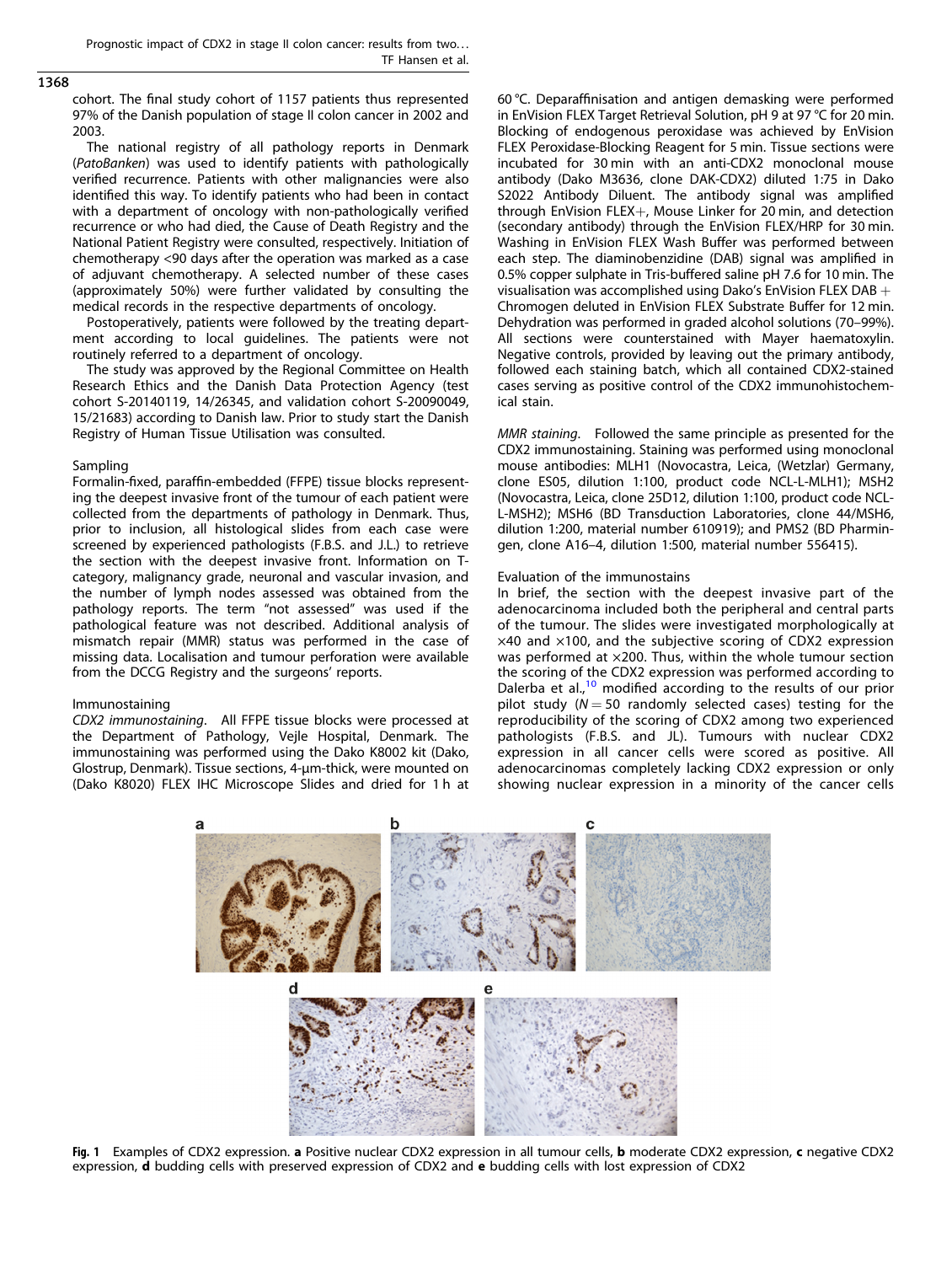<span id="page-3-0"></span>(≤50%) were scored as negative. Moderate expression applied to tumours with nuclear CDX2 expression above 50 and below 100%. Only nuclear CDX2 stain was considered as positive, and only invasive tumour areas were scored, excluding remnants of adenoma in the whole tumour section, and only tumour cells with obvious blue nuclear staining (Mayer's haematoxylin) without any brown CDX2 reaction were scored as negative. Thus, in accordance with earlier published recommendations,<sup>1</sup> the intensity of the immunohistochemical CDX2 stain was not taken into consideration, leaving the percentage of CDX2 positive adenocacrnoma cells as the sole parameter for scoring. Using this approach for CDX2 scoring of the 50 cases in the pilot series provided a kappa-value of 0.70 (weighted kappa-value  $=$ 0.67), whereas the strict use of the scoring scheme formulated by Dalerba et al.<sup>[10](#page-7-0)</sup> in our hands, produced a kappa-value of only 0.54. Representative examples of the three groups are provided in Fig. [1](#page-2-0)a–c. Our study group has interest in the tumour microenvironment, and special attention was thus displayed in detecting focal areas of CDX2-negative tumour budding cells in otherwise CDX2-positive or CDX2-moderate tumours. This quality was monitored in all cases morphologically evaluated to show budding, irrespective of the degree of tumour budding and the extension of the focal CDX2-negative tumour budding area (Fig. [1](#page-2-0)d, e). All tissue sections were scored for CDX2 expression by one experienced pathologist (F.B.S.) without knowledge of patient outcome. Assessment of MMR status was carried out by a supervised, training pathologist (A.C.E.). A tumour was classified as MMR-proficient (pMMR) if a positive nuclear staining was present for all four MMR proteins (MLH1, MSH2, MSH6, and PMS2). Tumours with loss of nuclear expression for at least one MMR protein were classified as MMR-deficient (dMMR).

#### **Statistics**

The endpoint DFS was defined as time from operation to colon cancer recurrence or death of any cause. Patients later diagnosed with another cancer were censored at the time of diagnosis ( $N =$ 48 and 36 in the test and validation cohorts, respectively). The reproducibility of CDX2 scoring was tested by kappa-statistics, and the relationship between CDX2 expression and outcome measures was evaluated using Kaplan-Meier curves and compared by logrank tests. The hazard ratio of individual, potentially prognostic variables was estimated by simple Cox regression, and variables with significant p-values were included in the multiple Cox regression analysis. Schoenfeld residuals test versus time was used to test the proportional hazard assumption.

All statistical calculations were carried out using the NCSS statistical software (NCSS Statistical Software, Kaysville, UT 84037, USA, version 2007). p-Values < 0.05 were considered significant and all tests were two-sided.

#### RESULTS

Patient characteristics

Patients were followed for 7 years in both cohorts. A total of 90 and 86 recurrences and 239 and 270 deaths were found in the test and validation cohorts, respectively.

Clinical and pathoanatomic characteristics are presented in Table 1. The two cohorts were comparable at several parameters, including the scoring of CDX2. Significantly more women, tumours with a high malignancy grade, perforations, and patients with 12 or more lymph nodes removed were seen in the validation cohort.

The relationship between CDX2 expression and the clinicopathologic characteristics is presented in Table [2](#page-4-0). Significant relationships between loss of CDX2 expression and high malignancy grade, right-sided tumours, and dMMR were validated  $(p < 0.0001)$ .

Prognostic impact of CDX2 in stage II colon cancer: results from two... TF Hansen et al.

| Clinical and pathoanatomic characteristics, $N = 1157$<br>Table 1. |              |                   |                      |  |  |  |
|--------------------------------------------------------------------|--------------|-------------------|----------------------|--|--|--|
| Parameter                                                          | Test cohort  | Validation cohort | p-Value <sup>b</sup> |  |  |  |
|                                                                    | $N = 571(%)$ | $N = 586$ (%)     |                      |  |  |  |
| Gender                                                             |              |                   |                      |  |  |  |
| Male                                                               | 282 (49)     | 254 (43)          | 0.0393               |  |  |  |
| Female                                                             | 289 (51)     | 332 (57)          |                      |  |  |  |
| Age, median 73                                                     |              |                   |                      |  |  |  |
| >73                                                                | 279 (49)     | 289 (49)          | 0.8768               |  |  |  |
| $\leq 73$                                                          | 292 (51)     | 297 (51)          |                      |  |  |  |
| T-category                                                         |              |                   |                      |  |  |  |
| T3                                                                 | 499 (87)     | 507 (87)          | 0.6599               |  |  |  |
| T <sub>4</sub>                                                     | 72 (13)      | 79 (13)           |                      |  |  |  |
| Malignancy grade                                                   |              |                   |                      |  |  |  |
| High <sup>a</sup>                                                  | 70 (12)      | 116 (20)          | 0.0005               |  |  |  |
| $Median + low$                                                     | 501 (88)     | 470 (80)          |                      |  |  |  |
| Localisation                                                       |              |                   |                      |  |  |  |
| Right                                                              | 273 (48)     | 302 (52)          | 0.2052               |  |  |  |
| Left                                                               | 298 (52)     | 284 (48)          |                      |  |  |  |
| Perforation                                                        |              |                   |                      |  |  |  |
| Yes                                                                | 17(3)        | 51 (9)            | 0.0001               |  |  |  |
| No                                                                 | 529 (93)     | 535 (91)          |                      |  |  |  |
| <b>NA</b>                                                          | 25(4)        | 0(0)              |                      |  |  |  |
| Lymph nodes retrieved                                              |              |                   |                      |  |  |  |
| $\geq$ 12                                                          | 214 (37)     | 268 (46)          | 0.0072               |  |  |  |
| < 12                                                               | 351 (61)     | 318 (54)          |                      |  |  |  |
| NA                                                                 | 6(1)         | 0(0)              |                      |  |  |  |
| Perineural invasion                                                |              |                   |                      |  |  |  |
| Yes                                                                | 26 (5)       | 50 (9)            | 0.3312               |  |  |  |
| No                                                                 | 358 (63)     | 535 (91)          |                      |  |  |  |
| NA                                                                 | 187 (33)     | 1(0)              |                      |  |  |  |
| Vascular invasion                                                  |              |                   |                      |  |  |  |
| Yes                                                                | 43 (8)       | 69 (12)           | 0.4179               |  |  |  |
| No                                                                 | 385 (67)     | 517 (88)          |                      |  |  |  |
| NA                                                                 | 143 (25)     | 0(0)              |                      |  |  |  |
| <b>MMR</b> status                                                  |              |                   |                      |  |  |  |
| dMMR                                                               | 172 (30)     | 170 (29)          | 0.6785               |  |  |  |
| pMMR                                                               | 399 (70)     | 416 (71)          |                      |  |  |  |
| CDX2                                                               |              |                   |                      |  |  |  |
| Positive                                                           | 346 (61)     | 379 (64)          | 0.1714               |  |  |  |
| Moderate                                                           | 159 (28)     | 157 (27)          |                      |  |  |  |
| Negative                                                           | 66 (12)      | 50 (9)            |                      |  |  |  |

MMR mismatch repair, dMMR mismatch repair-deficient, pMMR mismatch repair-proficient, CDX2 caudal-related homeobox transcription factor 2 <sup>a</sup>Including mucinous and sigillocellular tumours

bNot available (NA), data not included in the analyses (Chi-square statistics)

#### CDX2 immunostaining

The CDX2 expression was evaluable in all tissue sections. The majority of tumours displayed distinct nuclear expression, but predominant cytoplasmic staining with sparse nuclear staining was also detected. The frequency of CDX2-negative, moderate and positive tumours in both cohorts combined was 10%, 27%, and 63%, respectively. In a number of tumours pronounced heterogeneity was found between the CDX2 staining in the overall tumour and the budding tumour cells.

1369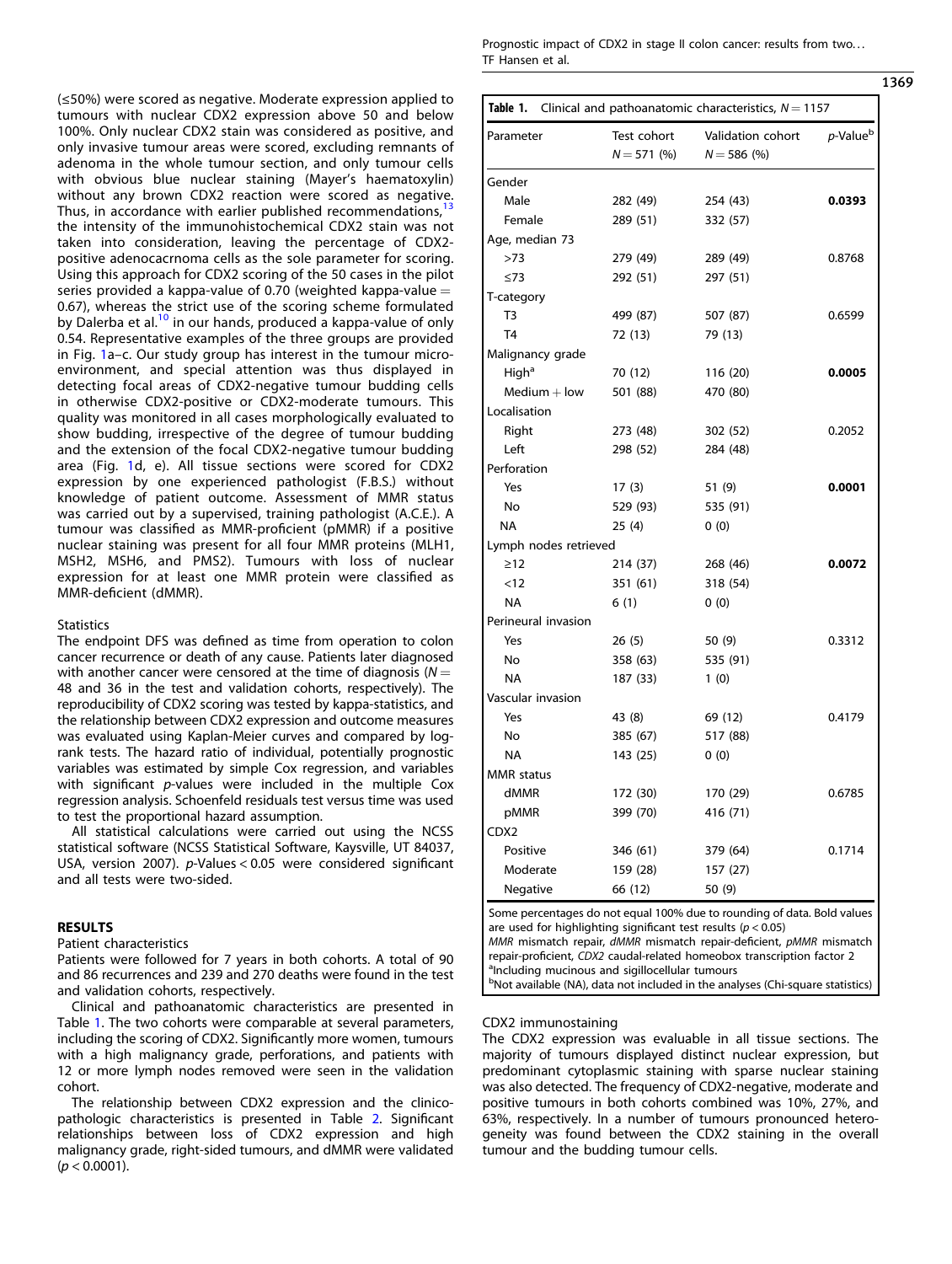Prognostic impact of CDX2 in stage II colon cancer: results from two... TF Hansen et al.

#### <span id="page-4-0"></span>1370

| Parameter                        | CDX2 expression            |            |                                 |            |  |  |
|----------------------------------|----------------------------|------------|---------------------------------|------------|--|--|
|                                  | Test cohort ( $N = 571$ )  |            | Validation cohort ( $N = 586$ ) |            |  |  |
|                                  | Positive/moderate/negative | $p$ -Value | Positive/moderate/negative      | $p$ -Value |  |  |
| Gender                           |                            |            |                                 |            |  |  |
| Male                             | 180 (64)/77 (27)/25 (9)    | 0.1045     | 182 (72)/65 (26)/7 (3)          | < 0.0001   |  |  |
| Female                           | 166 (57)/82 (28)/41 (14)   |            | 197 (59)/92 (28)/43 (13)        |            |  |  |
| Age, median 73                   |                            |            |                                 |            |  |  |
| $\geq$ 73                        | 163 (58)/76 (27)/40 (14)   | 0.1262     | 174 (60)/87 (30)/28 (10)        | 0.0826     |  |  |
| < 73                             | 183 (63)/83 (28)/26 (9)    |            | 205 (69)/70 (24)/22 (7)         |            |  |  |
| T-category                       |                            |            |                                 |            |  |  |
| T <sub>3</sub>                   | 300 (60)/143 (29)/56 (11)  | 0.4794     | 337 (66)/134 (26)/36 (7)        | 0.0039     |  |  |
| T <sub>4</sub>                   | 46 (64)/16 (22)/10 (14)    |            | 42 (53)/23 (29)/14 (17)         |            |  |  |
| Malignancy grade                 |                            |            |                                 |            |  |  |
| High <sup>a</sup>                | 23 (33)/15 (21)/32 (46)    | < 0.0001   | 60 (52)/26 (22)/30 (26)         | < 0.0001   |  |  |
| $Median + low$                   | 323 (64)/144 (29)/34 (7)   |            | 319 (68)/131 (28)/20 (4)        |            |  |  |
| Localisation                     |                            |            |                                 |            |  |  |
| Right                            | 128 (47)/94 (34)/51 (19)   | < 0.0001   | 154 (51)/101 (33)/47 (16)       | < 0.0001   |  |  |
| Left                             | 218 (73)/65 (22)/15 (5)    |            | 225 (79)/56 (20)/3 (1)          |            |  |  |
| Perforation <sup>b</sup>         |                            |            |                                 |            |  |  |
| Yes                              | 8 (47)/6 (35)/3 (18)       | 0.4860     | 27 (53)/18 (35)/6 (12)          | 0.1845     |  |  |
| <b>No</b>                        | 321 (61)/150 (28)/58 (11)  |            | 352 (66)/139 (26)/44 (8)        |            |  |  |
| Lymph nodes removed <sup>b</sup> |                            |            |                                 |            |  |  |
| $\geq$ 12                        | 128 (60)/59 (28)/27 (13)   | 0.7496     | 170 (63)/69 (26)/29 (11)        | 0.1872     |  |  |
| < 12                             | 216 (62)/98 (28)/37 (11)   |            | 209 (66)/88 (28)/21 (7)         |            |  |  |
| Perineural invasion <sup>b</sup> |                            |            |                                 |            |  |  |
| Yes                              | 17 (65)/6 (23)/3 (12)      | 0.9559     | 30 (60)/17 (34)/3 (6)           | 0.4251     |  |  |
| No                               | 225 (63)/92 (26)/41 (11)   |            | 349 (65)/139 (26)/47 (9)        |            |  |  |
| Vascular invasion <sup>b</sup>   |                            |            |                                 |            |  |  |
| Yes                              | 22 (51)/13 (30)/8 (19)     | 0.1367     | 45 (65)/19 (28)/5 (7)           | 0.9179     |  |  |
| No                               | 246 (64)/101 (26)/38 (10)  |            | 334 (65)/138 (27)/45 (9)        |            |  |  |
| <b>MMR</b> status                |                            |            |                                 |            |  |  |
| dMMR                             | 55 (32)/63 (37)/54 (31)    | < 0.0001   | 67 (39)/63 (37)/40 (24)         | < 0.0001   |  |  |
| pMMR                             | 291 (73)/96 (24)/12 (3)    |            | 312 (75)/94 (23)/10 (2)         |            |  |  |

Percentages are included in parentheses. Bold values are used for highlighting significant test results ( $p < 0.05$ )

p-Values are based on the chi-square test

Sum of the percentages do not always equal 100% due to rounding of data

CDX2 caudal-related homeobox transcription factor 2, MMR mismatch repair, dMMR mismatch repair-deficient, pMMR mismatch repair-proficient

<sup>a</sup>Including mucinous and sigillocellular tumours

<sup>b</sup>The numbers differ from the overall sample size due to "not available" data for the marked parameters according to Table [1](#page-3-0)

#### CDX2 and prognoses

A significant relationship between loss of CDX2 expression and poor DFS was validated in both cohorts (Fig. [2](#page-5-0)a, b),  $p = 0.0267$  and 0.0118, respectively. Five-year DFS rates were 66%, 72%, and 74% in the test cohort and 62%, 65%, and 75% in the validation cohort for the negative, moderate, and positive CDX2 expression groups, respectively. The combined cohorts are illustrated in Fig. [2c](#page-5-0).

Table [3](#page-6-0) shows the results from the Cox regression analysis with the two cohorts combined. Parameters showing significant impact in the simple analysis were included in the multiple analysis. An independent prognostic influence of CDX2 on DFS was confirmed with a hazard ratio of 1.543 (95% confidence interval 1.129–2.108),  $p = 0.0065$ .

#### MMR deficiency and tumour budding

Two subgroups called for specific attention. Tumours with dMMR are generally considered to have a favourable prognosis, and adjuvant chemotherapy is questionable. The overall relationship between CDX2 expression and prognosis remained significant in patients with dMMR tumours ( $N = 342$  $N = 342$ ) as illustrated in Fig. 2d  $(p = 0.0015)$ . The relationship between MMR status and CDX2 expression was primarily driven by lost expression of MLH1/PMS2.

The clinical importance of tumour budding is often debated and therefore this subgroup was described as a separate entity. Focal loss of CDX2 expression in the budding tumour cells was detected in a subset of the patients ( $N = 80$ ), with otherwise CDX2-positive or CDX2-moderate tumours (Fig. [1](#page-2-0)). This characteristic identified a subpopulation of patients with CDX2-moderate tumours having surprisingly poor prognoses, as illustrated in Fig. [3](#page-6-0) ( $p = 0.0001$ ). The 5-year DFS was only 60%. Loss of CDX2 expression in the budding cells was more frequently encountered in pMMR tumours  $69/815 = 8\%$  compared to microsatelite instable tumours  $11/342 = 3\%$ ,  $p = 0.0013$ .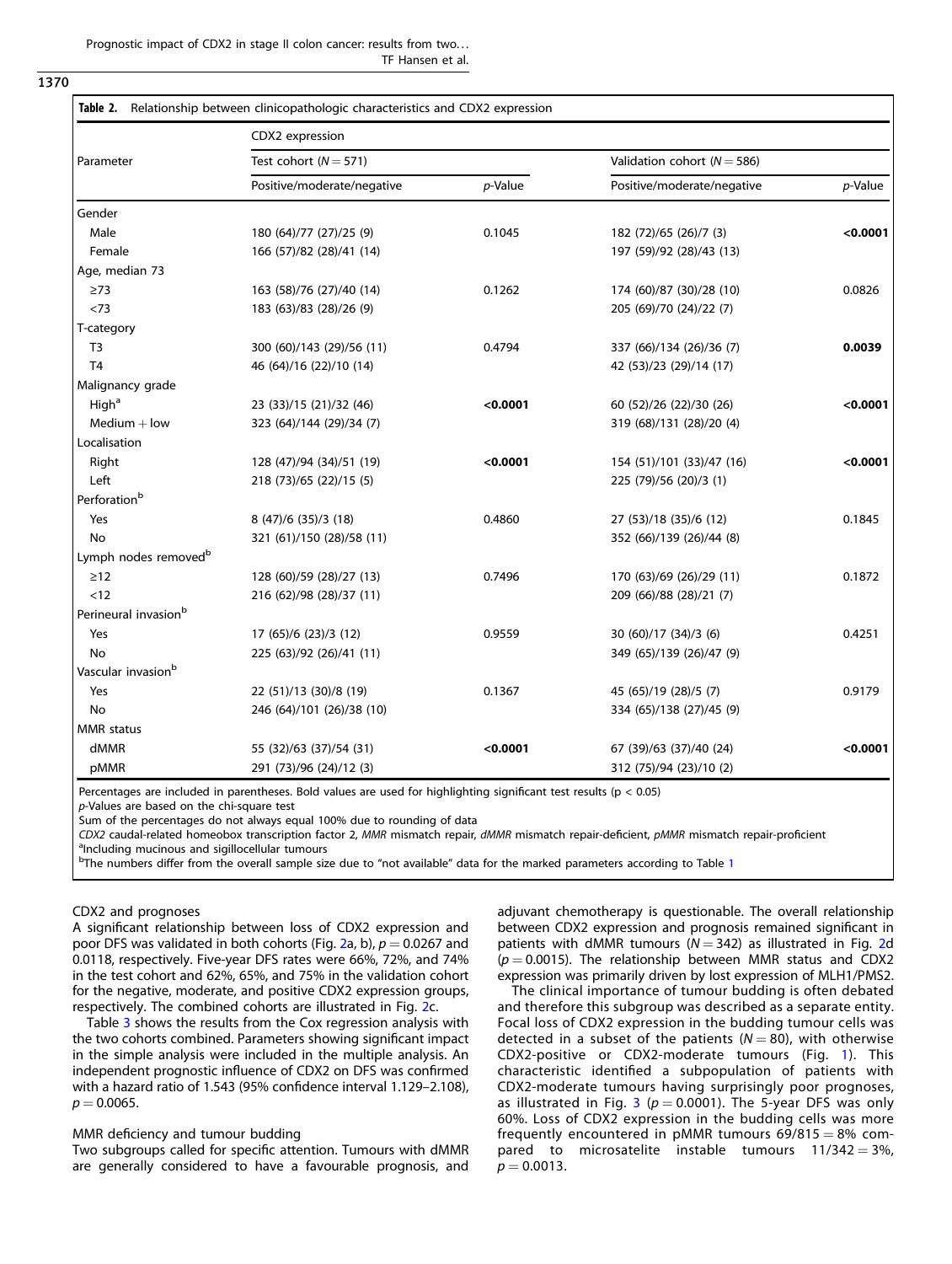Prognostic impact of CDX2 in stage II colon cancer: results from two... TF Hansen et al.

<span id="page-5-0"></span>

Fig. 2 Disease-free survival curves. The test cohort (a), the validation cohort (b), the combined cohorts (c), and all patients with mismatch repair-deficient (dMMR/microsatelite instable (MSI)) tumours (d). Blue represents CDX2-positive, yellow CDX2-moderate, and grey CDX2 negative tumours

#### **DISCUSSION**

The present results from two population-based cohorts of stage II colon cancer patients confirm reduced expression of CDX2 to be related to a poor prognosis.

Loss of CDX2 expression was detected in 10% of the tumours, which is comparable to several previous studies. $5,6,10,11,14-16$  $5,6,10,11,14-16$  $5,6,10,11,14-16$  $5,6,10,11,14-16$  $5,6,10,11,14-16$  $5,6,10,11,14-16$  $5,6,10,11,14-16$  $5,6,10,11,14-16$  $5,6,10,11,14-16$ Differences may be related to the cut-off defining a CDX2 negative tumour and the investigated tumour specimens. Most studies are based on tissue microarrays, often with an unspecified core sampling procedure, which may hamper comparability, when addressing the invasive tumour front and the tumour microenvironment, including the budding tumour cells. $17,18$  A higher frequency of tumours with a high malignancy grade was seen in the validation cohort. This difference may partially be explained by the very subjective interpretation of this parameter. The increased frequency of perforation and patients with 12 or more lymph nodes removed is likely a consequence of the focus on the potential clinical importance of these parameters at the beginning of this millennium. These differences, however, do not influence the comparability of the two population cohorts, since sampling was unselected. The present study confirms previous results suggesting a relationship between loss of CDX2 expression and a higher malignancy grade, right-sided tumour, and<br>dMMR.<sup>[3](#page-7-0),[4,6,7,11,15,19](#page-7-0)</sup> This is not-surprising-and-a-natural-consequence of the relation to the consensus molecular subtype (CMS) group I as recently shown by Pilati et al.<sup>[11](#page-7-0)</sup>

Being a nuclear immunostain, CDX2 is easy to evaluate, and highly reproducible, with reported kappa-values ranging between 0.85 and 0.97, depending on the number of scoring categories.<sup>[10](#page-7-0)</sup> Our scoring approach offered a kappa-value of 0.70, which is also suitable for clinical implementation. Thus, from the clinical point of view, immunohistochemical scoring of CDX2 is thus well-suited for diagnostic implementation.

The possible prognostic value of CDX2 has been assessed in several studies, often with contradictory results. This may be explained by methodological differences and perhaps more importantly, small heterogeneous single-centre cohorts and pooling of colon cancer patients representing all stages I–IV, which possibly also introduces treatment bias. In a recent, rather large study by Dalerba et al.<sup>[10](#page-7-0)</sup> the prognostic (and possible predictive) impact of CDX2 was analysed in a number of selected cohorts. In the two clinical cohorts 669 patients with stage II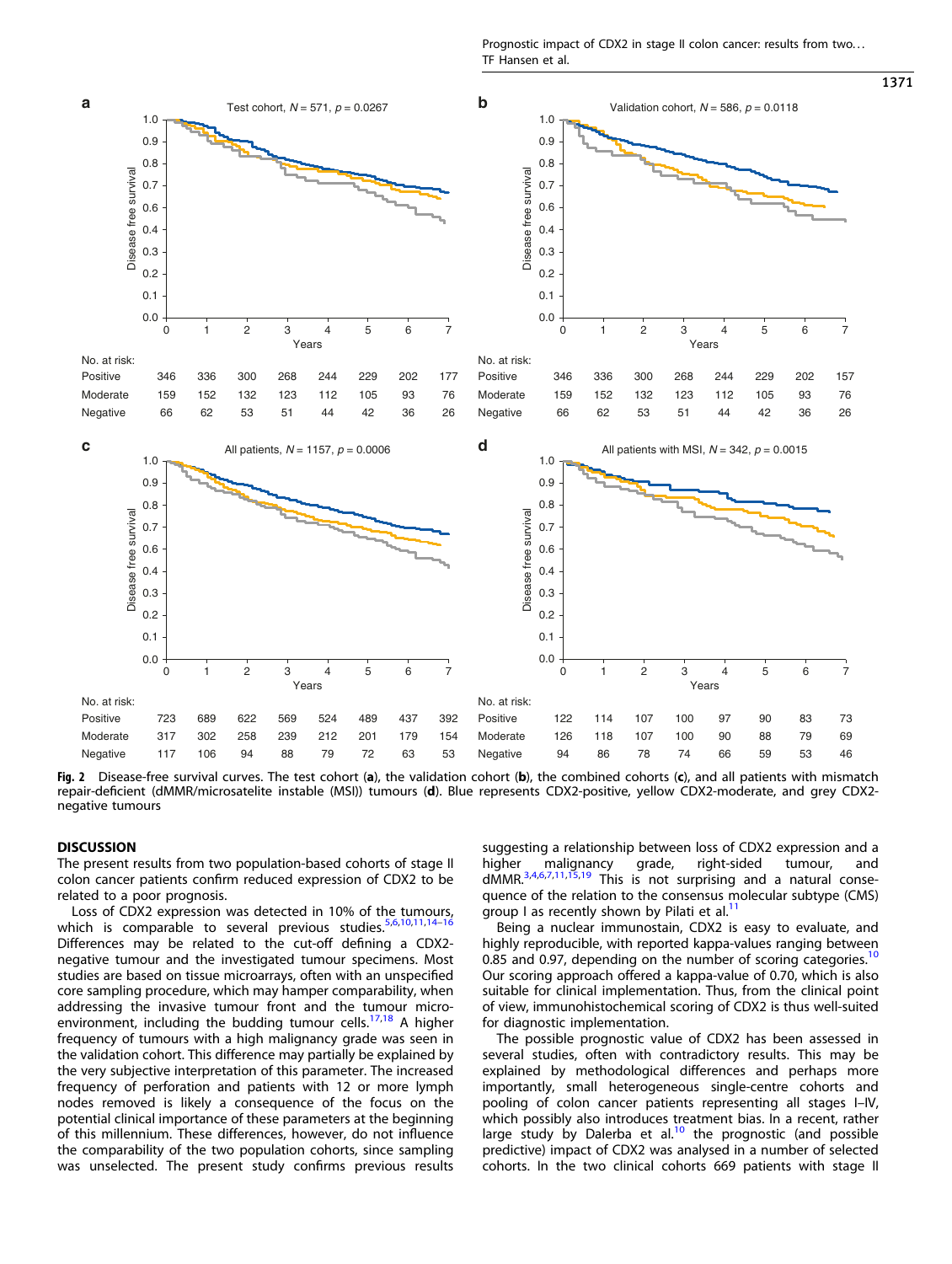Prognostic impact of CDX2 in stage II colon cancer: results from two... TF Hansen et al.

<span id="page-6-0"></span>1372

| Parameter                    | Simple analysis            |            | Multiple analysis          |          |
|------------------------------|----------------------------|------------|----------------------------|----------|
|                              | HR (95% CI)                | p-Value    | HR (95% CI)                | p-Value  |
| Gender                       |                            |            |                            |          |
| Male                         | 1                          | 0.0471     | 1                          | <0.0001  |
| Female                       | 0.829                      |            | 0.645                      |          |
|                              | $(0.689 - 0.998)$          |            | $(0.522 - 0.797)$          |          |
| Age, median 73               |                            |            |                            |          |
| < 73<br>$\geq$ 73            | 1<br>2.041                 | < 0.0001   | 1<br>2.150                 | < 0.0001 |
|                              | $(1.685 - 2.473)$          |            | $(1.736 - 2.664)$          |          |
| T-category                   |                            |            |                            |          |
| T <sub>3</sub>               | 1                          | <0.0001    | 1                          | < 0.0001 |
| T <sub>4</sub>               | 2.074                      |            | 1.819                      |          |
|                              | $(1.642 - 2.619)$          |            | $(1.400 - 2.364)$          |          |
| Malignancy grade             |                            |            |                            |          |
| Medium                       | 1                          | 0.2958     |                            |          |
| $+$ low<br>High <sup>a</sup> | 1.140                      |            |                            |          |
|                              | $(0.892 - 1.457)$          |            |                            |          |
| Localisation                 |                            |            |                            |          |
| Left                         | 1                          | 0.3694     |                            |          |
| Right                        | 0.919                      |            |                            |          |
|                              | $(0.763 - 1.106)$          |            |                            |          |
| Perforation                  |                            |            |                            |          |
| No                           | 1                          | $<$ 0.0001 | $\overline{1}$             | < 0.0001 |
| Yes                          | 2.542<br>$(1.854 - 3.484)$ |            | 2.618<br>$(1.834 - 3.677)$ |          |
| Lymph nodes removed          |                            |            |                            |          |
| $\geq$ 12                    | 1                          | 0.5163     |                            |          |
| < 12                         | 1.065<br>$(0.881 - 1.286)$ |            |                            |          |
| Perineural invasion          |                            |            |                            |          |
| No                           | 1                          | 0.0072     | 1                          | 0.0235   |
| Yes                          | 1.568<br>$(1.130 - 2.177)$ |            | 1.506<br>$(1.057 - 2.146)$ |          |
| Vascular invasion            |                            |            |                            |          |
| No                           |                            | 0.0191     | 1                          | 0.1287   |
| Yes                          | 1.414<br>$(1.058 - 1.888)$ |            | 1.278<br>$(0.931 - 1.752)$ |          |
| <b>MMR</b> status            |                            |            |                            |          |
| pMMR                         | 1                          | 0.1795     |                            |          |
| dMMR                         | 0.868<br>$(0.706 - 1.067)$ |            |                            |          |
| CDX2                         |                            |            |                            |          |
| Positive                     | 1                          |            | 1                          |          |
| Moderate                     | 1.226<br>$(0.993 - 1.514)$ | 0.0584     | 1.074<br>$(0.847 - 1.362)$ | 0.5575   |
| Negative                     | 1.682<br>$(1.278 - 2.212)$ | 0.0002     | 1.543<br>$(1.129 - 2.108)$ | 0.0065   |

mismatch repair-deficient, pMMR mismatch repair-proficient, CDX2 caudalrelated homeobox transcription factor 2

alncluding mucinous and sigillocellular tumours



Fig. 3 Disease-free survival curves for the combined cohort. Blue represents CDX2-positive, yellow CDX2-moderate with preserved expression of CDX2 in the budding cells, red CDX2-moderate with lost expression of CDX2 in the budding cells and grey CDX2 negative tumours

disease were assessed and lack of or low expression of CDX2 was detected in 7%. This group was also characterised by reduced 5 year DFS compared to the patients with CDX2-positive tumours.

The results from the current study on two large, nationwide population-based cohorts, unbiased regarding sampling and treatment, and addressing patients with stage II colon cancer only, confirm a prognostic impact of CDX2. Loss of expression is related to poor DFS. The impact remained significant after adjustment in a multiple Cox regression analysis combining the two cohorts. The present setup is ideal for testing prognostic markers since the unbiased cohorts represent the natural history of this disease. We decided to split the scoring of CDX2 into three categories, based on our prior pilot reproducibility study of the CDX2 scoring. Based on the current results, patients with negative CDX2 expression in their tumours seem to be the group of clinical interest, and the group with a moderate score should likely be handled in the same way as patients with CDX2-positive tumours. It is also important to emphasise that the current results cannot corroborate the hypothesis presented by Dalerba et al., $10$  regarding the possible predictive value of CDX2, as this need testing in a different setting.

Patients with dMMR tumours constitute a specific group. They are often characterised by a favourable prognosis and adjuvant chemotherapy is not a standard according to the latest Danish guidelines. Based on the current results, however, reconsideration should perhaps be paid to patients with CDX2-negative tumours, since this group also demonstrated rather poor prognoses (5-year DFS of 68%). Another interesting result was associated with the tumour budding phenomenon. We noticed that tumours with positive or moderate CDX2 expression in general, showing focal loss of CDX2 expression in the budding cells in particular, reflected a surprisingly poor prognosis. Especially the subgroup with focal CDX2 loss of budding tumour cells in the CDX2-moderate group actually fared even worse than the CDX2-negative group with a 5 year DFS as low as 60%. This scenario likely reflects the initial changes related to the epithelial-mesenchymal transition. Since one of the main functions related to CDX2 is to maintain homeostasis in the epithelial layer, it is plausible that loss of this function is related to a cellular phenotype with an increased invasive potential. This is supported by publications describing